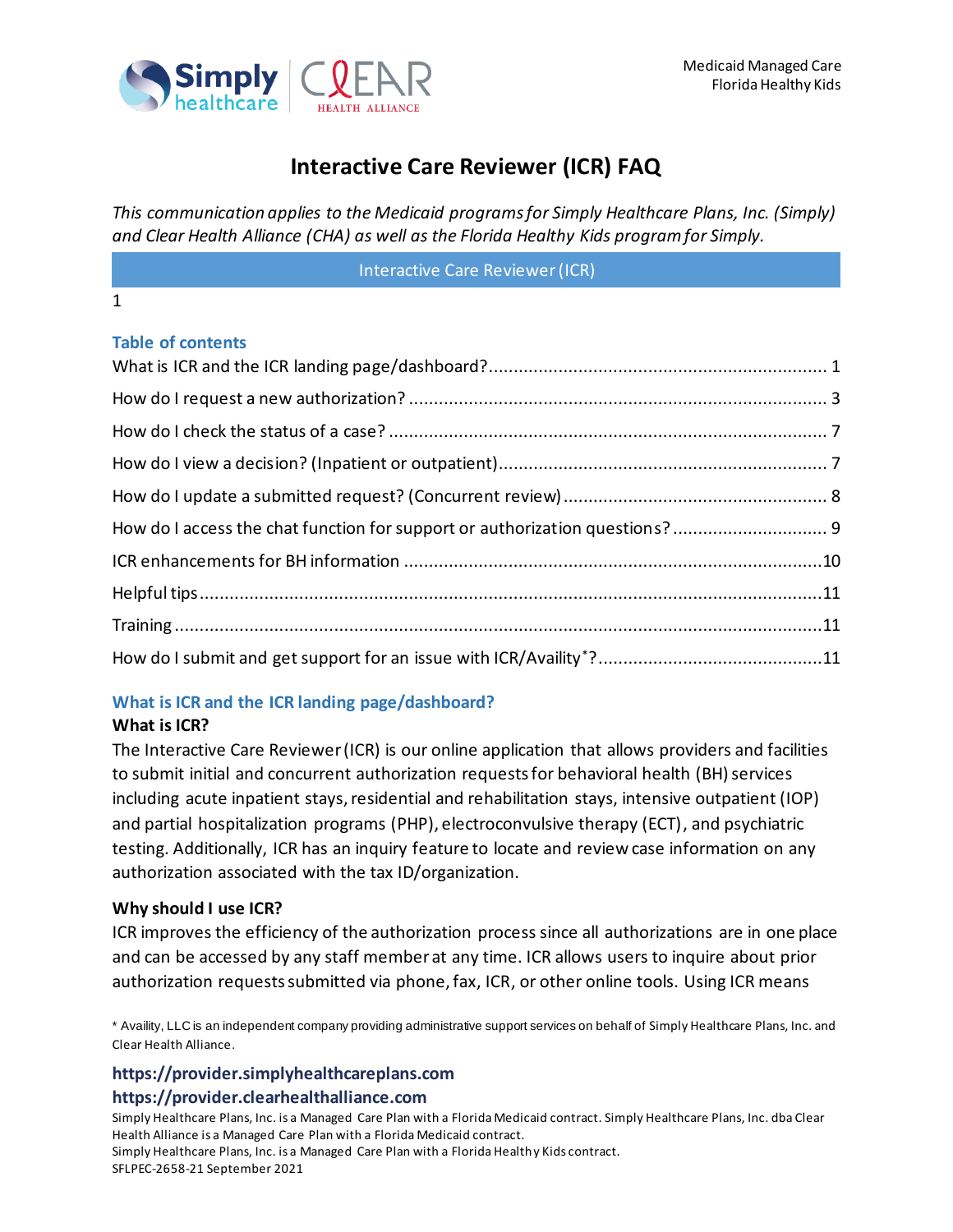Interactive Care Reviewer (ICR)

2

you no longer must request authorizations by phone or fax since you can create the request, attach, and submit clinical notes and supporting images, make updates, and get responses from ICR.

### **How do I get access to ICR and create an account?**

ICR is an application you will access through the Availity Portal, so your provider/facility organization needs to be registered with Availity.

**\*\*\*Please note: The person starting the registration process agrees to be the** *Administrator* **for your organization and will administer the addition of new users within your facility.\*\*\***

The person selected to be your Availity Administrator must first register your provider organization for the Availity Portal— **[https://www.availity.com](https://www.availity.com/)** — by taking the following steps:

- 1. From the Availity website, select the **REGISTER** link to open the *Registration Details* landing page.
- 2. Select the appropriate organization type link to be directed to the *Registration Form* to create an account.
- 3. Once the organization account is active, your Availity Administrator will register users and assign users to the appropriate roles to access applications. To access ICR, users will need either the **Authorization & Referral Request role** (to create and update authorizations) or the **Authorization & Referral Inquiry role** (to look up and review authorization status).

### **What is the ICR landing page/dashboard?**

The dashboard displays your organization's requests submitted, requests not yet submitted, cases requiring additional information, and cases where a decision has been rendered. The dashboard has four tabs:

- 1. **My Organization's Requests** This is your home page and will display the dashboard.
- 2. **Create New Request** This is used to start a new inpatient or outpatient request.
- 3. **Check Case Status** View any cases submitted under your organization's tax ID and cases affiliated with your tax ID including ICR, phone, and fax requests.
- 4. **Check Appeal Status** Check the status of a clinical appeal.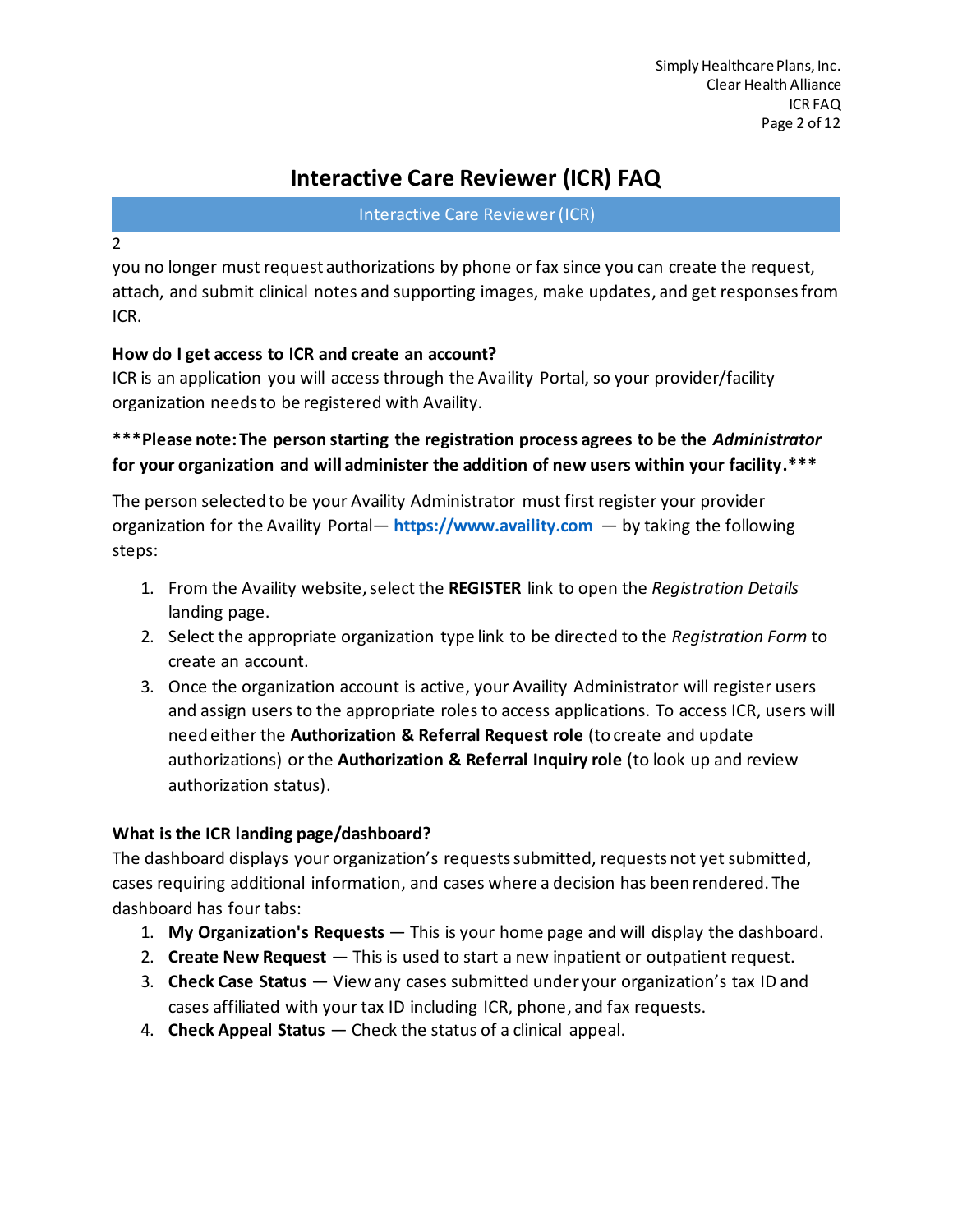|   | <b>Interactive Care Reviewer (ICR)</b>                                                                    |  |  |  |                       |        |                    |  |  |
|---|-----------------------------------------------------------------------------------------------------------|--|--|--|-----------------------|--------|--------------------|--|--|
| 3 |                                                                                                           |  |  |  |                       |        |                    |  |  |
|   | <b>Interactive Care Reviewer</b>                                                                          |  |  |  | <b>Welcome, Carol</b> | Logout | <b>Quick Links</b> |  |  |
|   | My Organization's Requests <b>CO</b> Create New Request <b>C</b> Check Case Status Co Check Appeal Status |  |  |  |                       |        |                    |  |  |

#### <span id="page-2-0"></span>**How do I request a new authorization?**

This feature is only available for users who have the Authorization & Referral Request role assignment.

To create a new authorization request, select Create New Request from the ICR dashboard tab, located at the top of the ICR screen. ICR will guide you through the necessary steps to determine if an authorization request requires review. The *Request Summary* screen will let you know if the case requires a review. If the case requiresreview, you will continue to *Clinical Details* and then to the *Case Overview* where you will have the opportunity to review the case, make any changes, and submit.

| I E                    | <b>My Organization's Requests</b>                                                                                                                                                         | $\mathcal{L}$ | Create New Request Q Check Case Status |                  | C Check Appeal Status |  |  |
|------------------------|-------------------------------------------------------------------------------------------------------------------------------------------------------------------------------------------|---------------|----------------------------------------|------------------|-----------------------|--|--|
| <b>Patient Details</b> | 28<br>Service Details                                                                                                                                                                     |               |                                        | Clinical Details | Case Overview         |  |  |
|                        | In addition to the subscriber ID, please enter at least ONE of the following patient identifiers from patients First Name, Last Name or Birth Date. Patient Birth<br>Date is recommended. |               |                                        |                  |                       |  |  |

| <b>Time saver</b> | <b>Profile template:</b> Profile templates can be used to select a standard profile, |
|-------------------|--------------------------------------------------------------------------------------|
| tip               | for example BH Intensive Outpatient Treatment (IOP). Choosing a standard             |
|                   | profile will auto-populate the following mandatory fields for you: Request           |
|                   | Type, Case Type, Place of Service, Type of Service, and Level of Service.            |

- 1. **Patient Details**: Complete all the required fields in this section and choose **Find Patient**. If the information is correct, select **Confirm Patient**.
	- a. **Please note:** When entering the request, in addition to entering the subscriber ID, please enter at least **one** of the following patient identifiers: patient first name, last name, or birth date. Birth date is recommended. Additionally, the subscriber ID must be entered exactly as it appears on the member's health plan assigned ID card.
	- b. **Please note:** The admit date cannot be changed once the case has been decided. All services requested on this entry must be within the dates provided.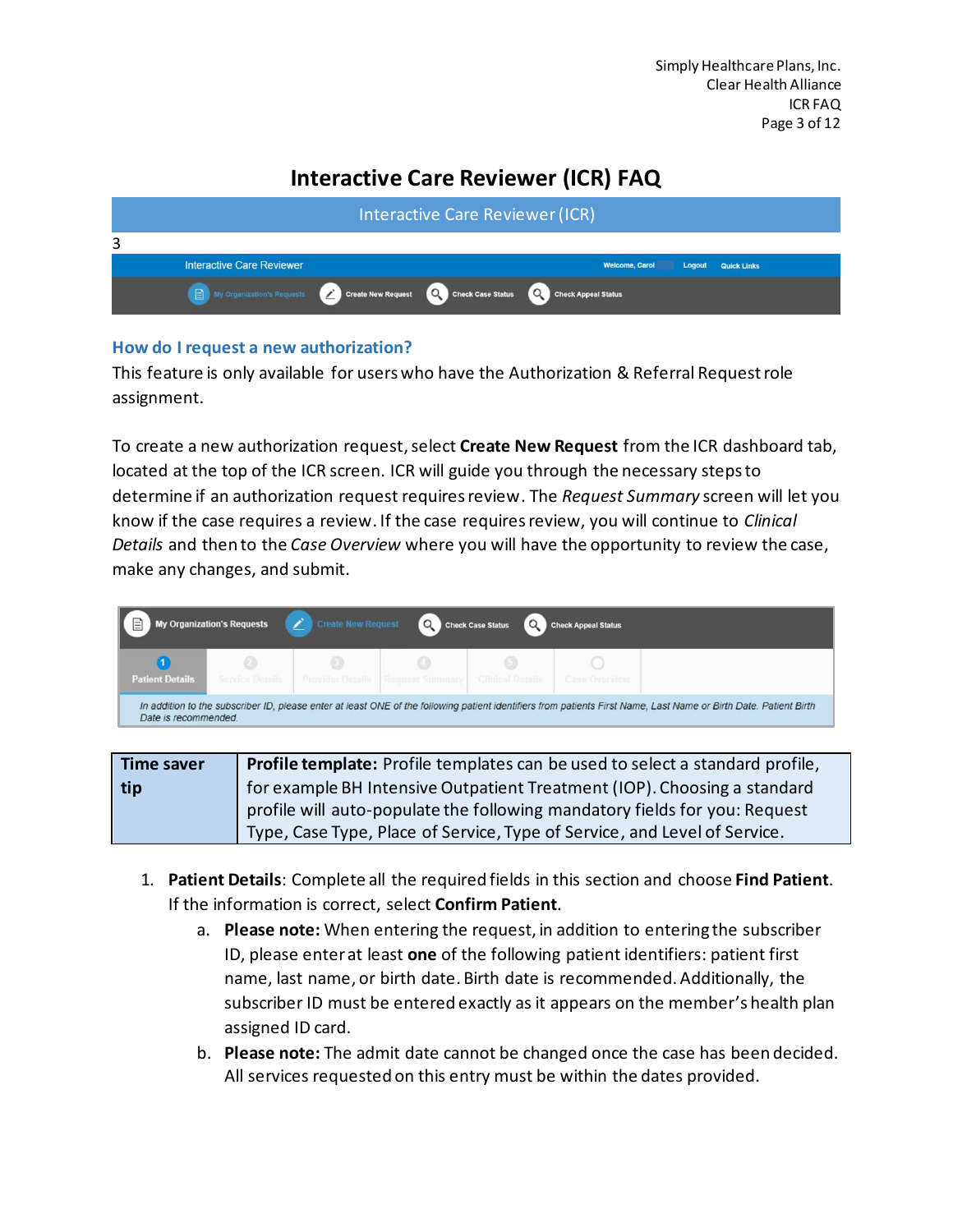Interactive Care Reviewer (ICR)

- 4
- 2. **Service Details:** Complete all required fields in this section by providing the patient's diagnosis and information about the service to be provided. (If you didn't select an authorization profile, the Place of Service, Type of Service, and Level of Service will be required in addition to the other required diagnosis and services fields.)
	- a. **Outpatient** Complete all indicated fields on the Diagnosis screen and the Services screen.

After you enter each code, select the plus sign, labeled *Add Service*. The codes and their descriptions will be added to the bottom of your screen. Once you have entered all the codes affiliated with the case, choose **Next**.

|           | Service From * Service To *   | Quantity $\star$        |
|-----------|-------------------------------|-------------------------|
| Requested | 08/09/2020 ::::<br>08/02/2020 | Visit(s)<br>$\equiv$    |
|           |                               | <b>Add Service</b><br>÷ |

- b. **Inpatient**  You will be asked to complete diagnosis and length of stay fields.
	- **i. Please note:** Urgent level of service is only an option for a Future Admission. If the date of admission is the Current Date or a Past Date, the options are Elective or Emergency.
	- **ii. Service information:** You will be asked to provide Place of Service (i.e., inpatient hospital), Type of Service (i.e., psychiatric), Source of Admission (i.e., ER admit).
	- **iii. Diagnosis field:** The Primary Diagnosis Code may be entered directly or searched by code or description through the magnifying glass icon. Once this information has been entered, select **Next**.
	- **iv. Length of Stay field:** You will be asked to provide the *Number of Days* and the *Level of Care* requested.
- 3. **Provider details:** There are three provider types to choose from on ICR. The *Requesting Provider, Service Provider,* and *Ordering Physician*. The Ordering Physician section only appears for certain outpatient requests, which have a place of service of home or a service such as durable medical equipment or home healthcare.
	- a. **Please note:** To complete Provider Details, start with *Add Requesting Provider.* You can choose providers from a list by selecting the magnifying glass icon, or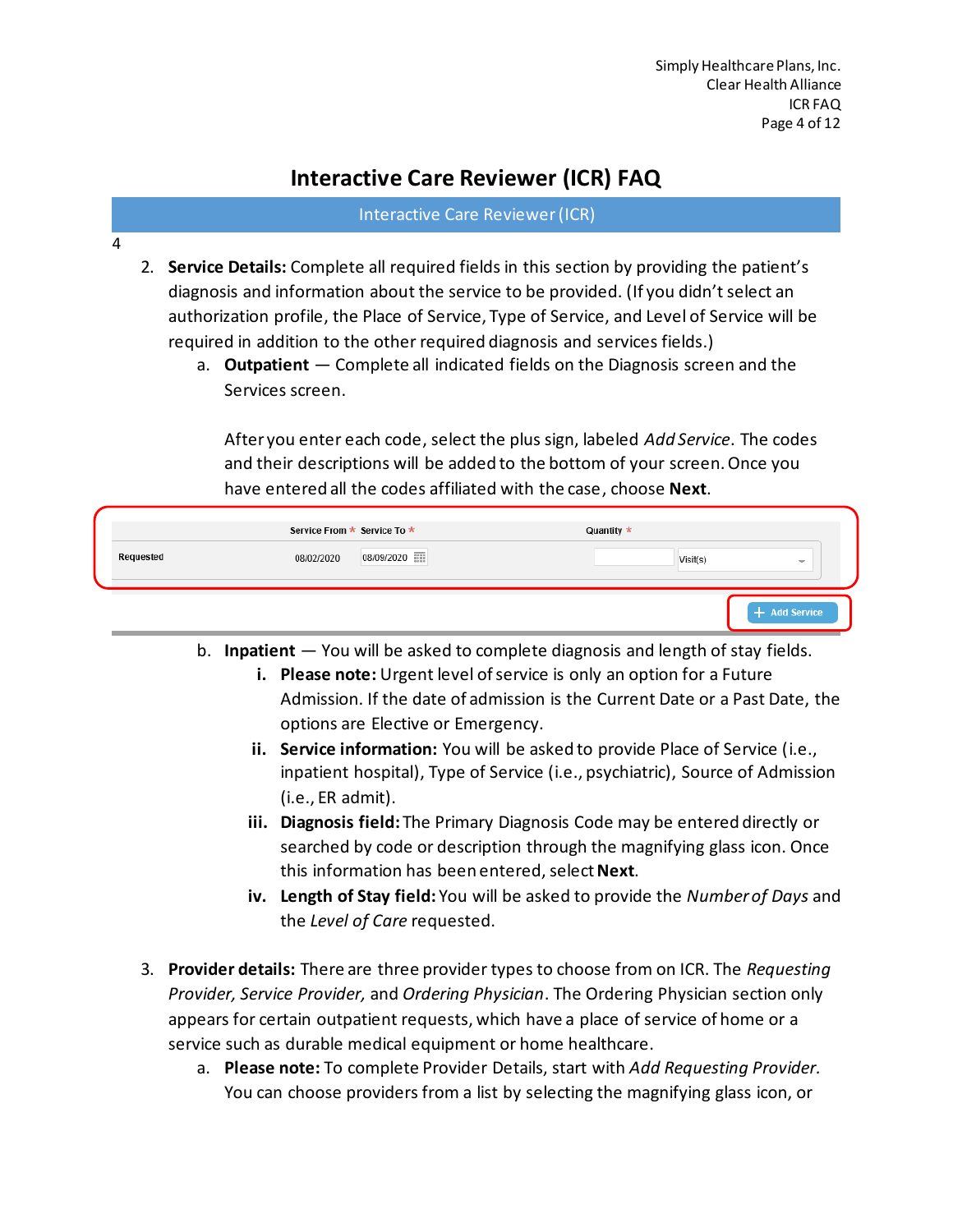#### Interactive Care Reviewer (ICR)

you can choose providers you have saved as your Favorites. (Your Favorites can be added from your initial search results.) If you don't find the provider in your search, you do have the option of doing a manual entry. You will also need to provide contact information for the chosen provider.

| <b>Time saver</b> | Favorites: ICR allows providers to save up to 25 favorites $-$ These are     |
|-------------------|------------------------------------------------------------------------------|
| tip               | providers you use often, for example servicing or requesting providers. This |
|                   | will save you time when completing requests.                                 |

| <b>Add Requesting Provider</b>                                           |  |  |
|--------------------------------------------------------------------------|--|--|
| Same as Requesting Provider <b>19 Q</b><br><b>Add Servicing Provider</b> |  |  |

- 4. **Request summary:** This page is used to verify if requested services require preauthorization. If the service does not require preauthorization, you can note the tracking ID, print the transaction history, then close out the request.
- 5. **Clinical details:** Templates located in *Clinical Details* allow you to enter clinical details that in the past you provided via phone. When completing the *Clinical Details* section, please complete all required fields, marked with an \* on the template.
	- a. **Please note:** Completing the clinical information on the template is **mandator**y for all behavioral health prior authorization requests.(Not all requests for medical services will have a template. If there is a template, it is optional and can be skipped.)
	- b. After completing the template, select **next** to land on the second *Clinical Details* screen where you can include additional attachments and/or notes to support the case. Use the free form text section labeled *Clinical Notes*to enter any notes. Select *Add Note* after completing your entry.
	- c. You also have the option of uploading attachments, images, and photos to support the information you included on the template. Select **Choose File** to upload the information. **Please note:** If the authorization request is for medical services and you elected to skip the form or were not given a template option, you are required to include notes by either entering your notes in the allotted text box or uploading notes as an attachment to be able to submit the case.

5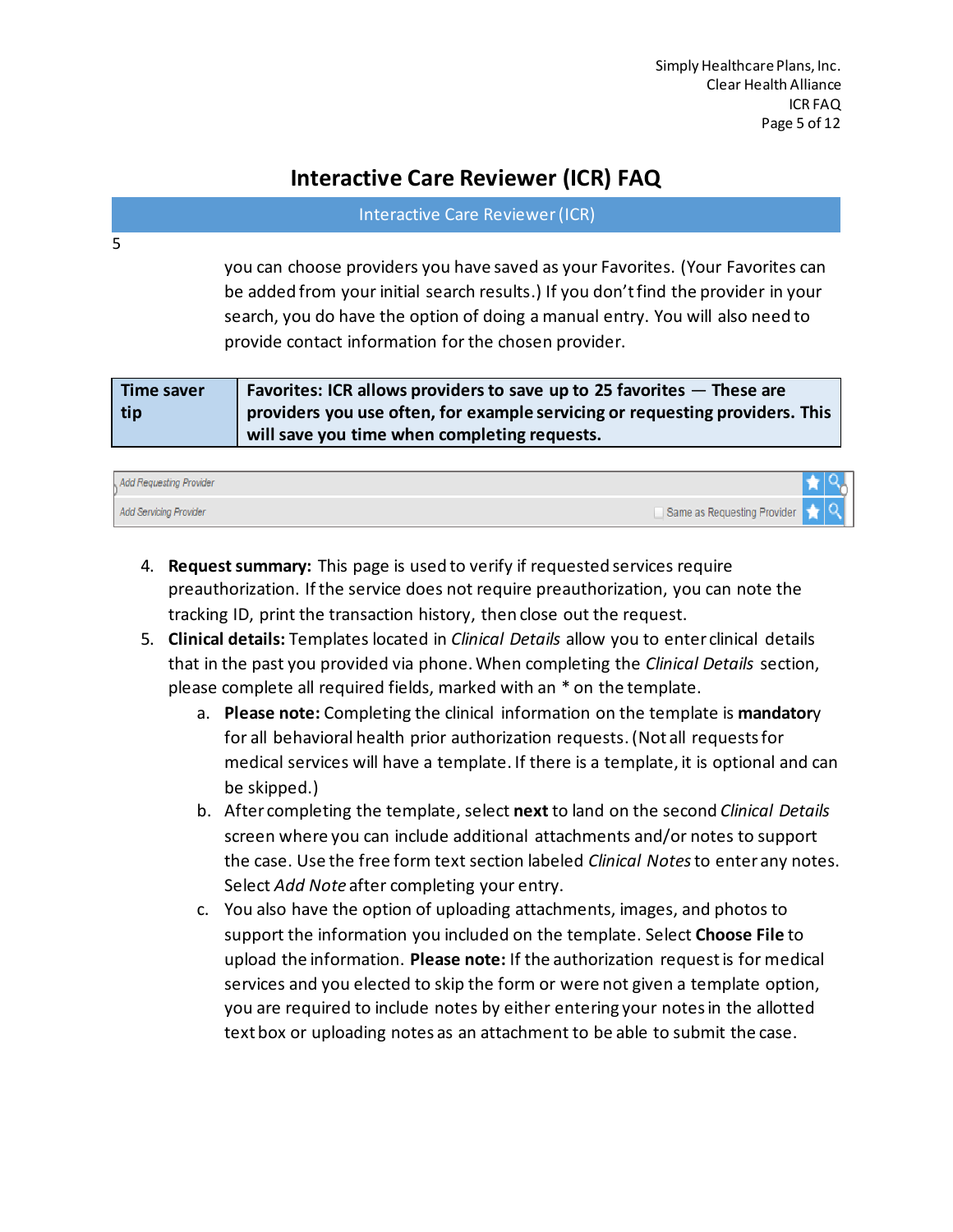| Attachments, Images and Photos<br>Please attach only documentation that contains the minimum<br>necessary personal health information (PHI) to support the review for<br>this request.Please verify you are attaching image(s) for the correct<br>patient before clicking upload. | No file chosen<br><b>Choose File</b><br>Max file size: 10MB. Allowed file types: jpeg/jpg, bmp, tiff,<br>pdf, glf, doc, docx, xls, xlsx, txt                     | Description<br><b>Upload</b>                                                                             |
|-----------------------------------------------------------------------------------------------------------------------------------------------------------------------------------------------------------------------------------------------------------------------------------|------------------------------------------------------------------------------------------------------------------------------------------------------------------|----------------------------------------------------------------------------------------------------------|
| <b>Clinical Notes</b>                                                                                                                                                                                                                                                             |                                                                                                                                                                  |                                                                                                          |
|                                                                                                                                                                                                                                                                                   | In order to submit a request, clinical information must be entered. Only pertinent clinical information for the request should be included in the clinical note. |                                                                                                          |
|                                                                                                                                                                                                                                                                                   |                                                                                                                                                                  |                                                                                                          |
|                                                                                                                                                                                                                                                                                   |                                                                                                                                                                  | Please verify you have added clinical information for the correct patient before clicking on 'Add Note'. |

- 6. **Case overview:** This allows you to view all the details of the request entered before submitting your request:
	- a. To modify information, select the title of the page to go back to edit fields. Select **Submit** once you have reviewed and completed your request.

| <b>Patient Details</b> | <b>Service Details</b>  | <b>Provider Details   Request Summary   Clinical Details</b> | 6<br><b>Case Overview</b> |               |
|------------------------|-------------------------|--------------------------------------------------------------|---------------------------|---------------|
|                        |                         |                                                              |                           |               |
| <b>Expand All</b>      |                         |                                                              |                           |               |
|                        | <b>Patient Details</b>  |                                                              |                           |               |
| D                      | <b>Service Details</b>  |                                                              |                           |               |
|                        | <b>Provider Details</b> |                                                              |                           |               |
|                        | <b>Clinical Details</b> |                                                              |                           |               |
|                        |                         |                                                              |                           | <b>Submit</b> |

b. **Please note:** Once the request has been submitted, the new request will show up at the top of your dashboard with a status of *Review in Progress*. The blue bar will display confirmation that your request was submitted and include a tracking ID for your request. Please note the request tracking ID, so if you have any questions about the case at a later date, you can reference that number.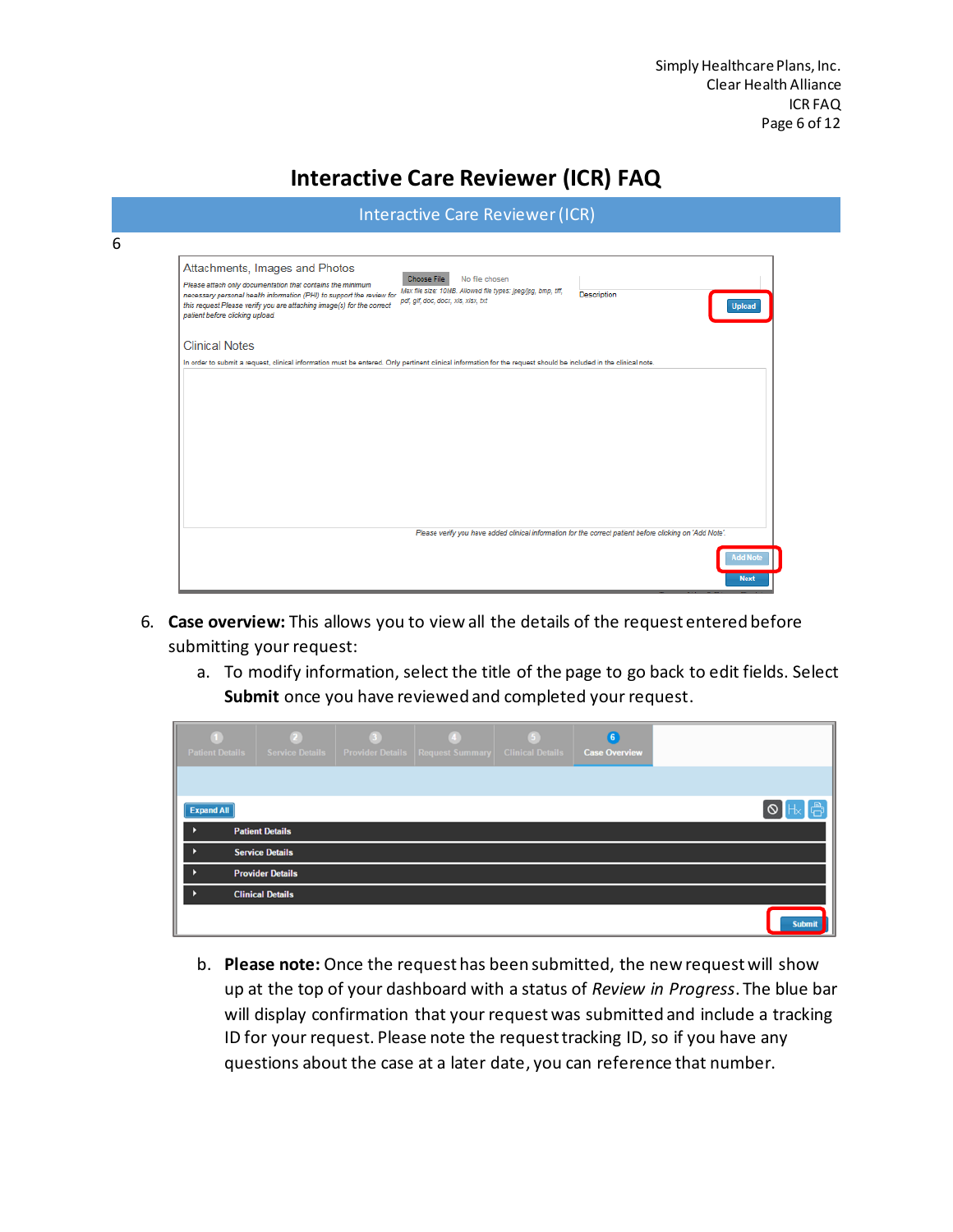| Interactive Care Reviewer (ICR) |                                                                                                                                         |                       |                     |                                         |                     |                                                                                                                                   |                   |                                          |                           |             |                                    |                   |
|---------------------------------|-----------------------------------------------------------------------------------------------------------------------------------------|-----------------------|---------------------|-----------------------------------------|---------------------|-----------------------------------------------------------------------------------------------------------------------------------|-------------------|------------------------------------------|---------------------------|-------------|------------------------------------|-------------------|
| 7                               |                                                                                                                                         |                       |                     |                                         |                     |                                                                                                                                   |                   |                                          |                           |             |                                    |                   |
|                                 | C Check Case Status<br>Q<br>$\mathcal{L}$<br>目<br>My Organization's Requests<br><b>Create New Request</b><br><b>Check Appeal Status</b> |                       |                     |                                         |                     |                                                                                                                                   |                   |                                          |                           |             |                                    |                   |
|                                 |                                                                                                                                         |                       |                     |                                         |                     | Thank you for submitting the request. Please note the Request Tracking ID 434344. To create a similar case for new member, Please |                   |                                          |                           | Click here  |                                    |                   |
| $\frac{1}{2}$<br>Page           | of 1<br>D.                                                                                                                              | View Results 20<br> b |                     | Displaying 1 to 11 of 11 Requests Found |                     |                                                                                                                                   |                   |                                          |                           |             |                                    | $\bigcirc$        |
| Request<br>Tracking ID          | Reference<br><b>Number</b>                                                                                                              | <b>Status</b>         | <b>Patient Name</b> | Service Date<br>Range                   | <b>Request Type</b> | <b>Line of Business</b>                                                                                                           | <b>State Sold</b> | <b>Requesting</b><br><b>Provider NPI</b> | <b>Submit Date</b>        | Created By  | <b>Updated</b><br>Date $\parallel$ | <b>Updated By</b> |
| 434344                          | UM74025080                                                                                                                              | Review In Progress    | Doe, Joseph<br>Α    | 07/06/2021 -<br>07/07/2021              | Inpatient           | Local Commercial                                                                                                                  | OH                | 2222222222                               | 2021-07-06<br>02.52.38 PM | Nurse, John | 2021-07-06<br>02.52.49 PM          | Nurse, John       |

#### <span id="page-6-0"></span>**How do I check the status of a case?**

1. Select **Check Case Status** from the ICR top navigation bar menu. You can locate cases submitted by your organization or cases associated with your organization's tax ID(s).

Select the ICR tab to locate any case submitted through ICR. Or you can choose any of the following search options to find cases submitted through ICR, phone, and fax: Member/Date Range, Reference Number, or Discharge Date.

| <b>My Organization's Requests</b>                                                                                                                                                                                                                                                                                                                                                   | $\circ$<br><b>Create New Reques</b>                | <b>Check Case Status</b><br>O                           | <b>Check Appeal Status</b>                        |                               |
|-------------------------------------------------------------------------------------------------------------------------------------------------------------------------------------------------------------------------------------------------------------------------------------------------------------------------------------------------------------------------------------|----------------------------------------------------|---------------------------------------------------------|---------------------------------------------------|-------------------------------|
| <b>ICR Case Search</b><br><b>Search by Member/Date range</b>                                                                                                                                                                                                                                                                                                                        |                                                    | <b>Search By Reference/Authorization Request Number</b> | <b>Search by Discharge Date</b>                   |                               |
| Required Fields *                                                                                                                                                                                                                                                                                                                                                                   |                                                    |                                                         |                                                   |                               |
| Search results will be limited to requests associated or submitted for your organization on Interactive Care Reviewer. For all other requests such as phone or fax,<br>please use the Check Case Status tab. Only requests submitted on Interactive Care Reviewer by your organization can be updated using this tool. For all other<br>updates, please follow your normal process. |                                                    |                                                         |                                                   |                               |
| Only display cases submitted by organization                                                                                                                                                                                                                                                                                                                                        |                                                    |                                                         | Display all cases associated with my organization |                               |
| <b>Request Tracking ID</b>                                                                                                                                                                                                                                                                                                                                                          | <b>Reference No</b>                                |                                                         | <b>Subscriber ID</b>                              |                               |
| <b>Patient Last Name</b>                                                                                                                                                                                                                                                                                                                                                            | <b>Patient First Name</b>                          |                                                         | <b>Patient Birth Date</b>                         |                               |
|                                                                                                                                                                                                                                                                                                                                                                                     |                                                    |                                                         | MM/DD/YYYY                                        |                               |
| <b>Request Type</b>                                                                                                                                                                                                                                                                                                                                                                 | <b>Service Date From</b>                           | <b>Service Date To</b>                                  | Requesting or Servicing Provider / Facility NPI   |                               |
| All                                                                                                                                                                                                                                                                                                                                                                                 | m<br><b>MM/DD/YYYY</b><br>$\overline{\phantom{a}}$ | m<br><b>MM/DD/YYYY</b>                                  |                                                   |                               |
|                                                                                                                                                                                                                                                                                                                                                                                     |                                                    |                                                         |                                                   |                               |
|                                                                                                                                                                                                                                                                                                                                                                                     |                                                    |                                                         |                                                   |                               |
|                                                                                                                                                                                                                                                                                                                                                                                     |                                                    |                                                         |                                                   | <b>CLEAR</b><br><b>SEARCH</b> |

#### <span id="page-6-1"></span>**How do I view a decision? (Inpatient or outpatient)**

- 1. Once you complete your search (described in How do I Check the Status of a Case?), select the request tracking ID of the case to open the Case Overview. Select **Expand All** to view the case. You can also view and download decision letters associated with the case.
- 2. Newly submitted requests will have a *Review In Progress*status on your organization's ICR dashboard. Look for cases that are last updated by system and where status is no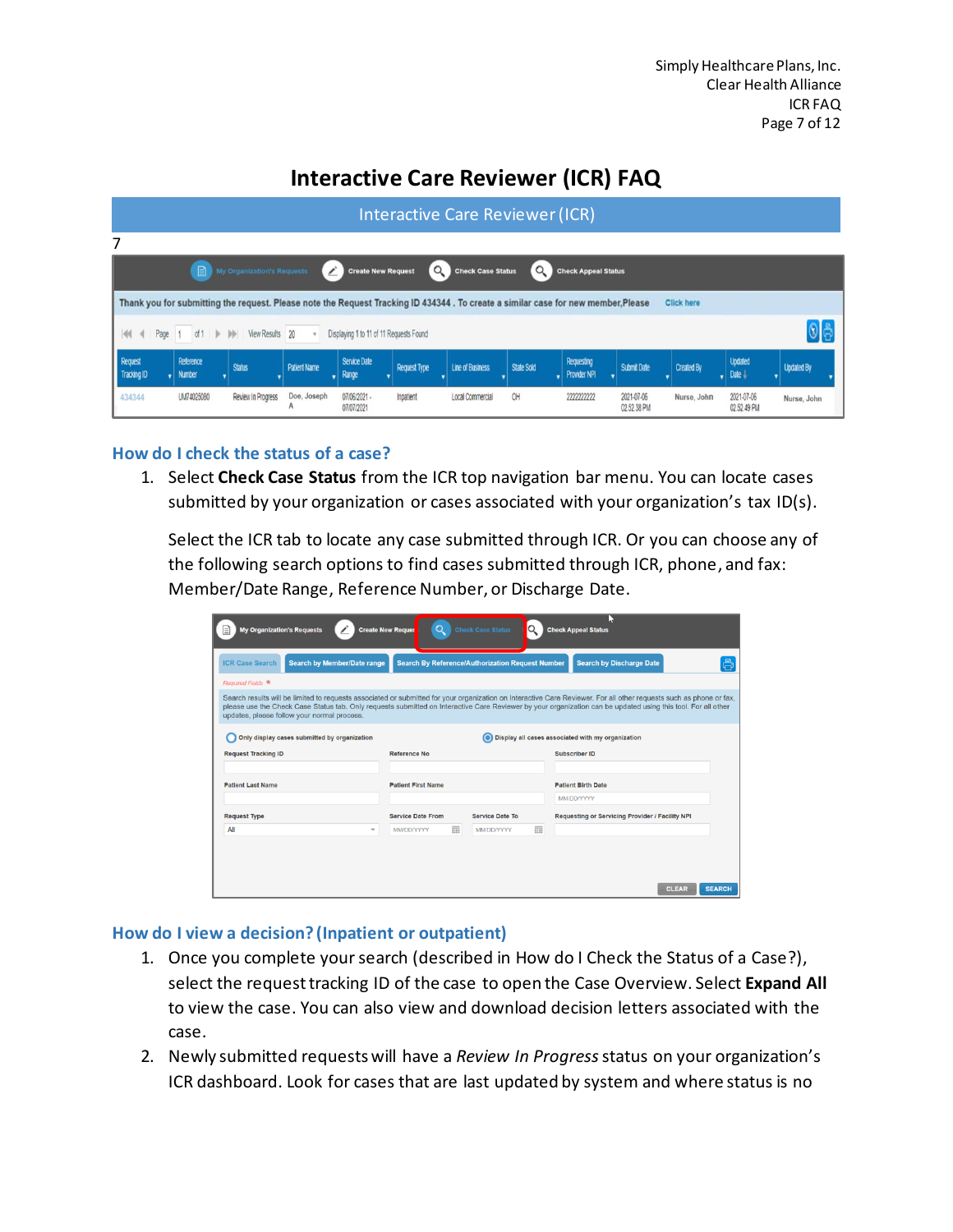| Interactive Care Reviewer (ICR) |  |  |  |
|---------------------------------|--|--|--|
|---------------------------------|--|--|--|

8

longer *Review In Progress*. Those cases with updates or a decision can be viewed by selecting the **Request Tracking ID**.

| <b>Time saver</b> | If you have entered an email address on the Provider Details page, you will |
|-------------------|-----------------------------------------------------------------------------|
| tip               | $\overline{1}$ receive emails when there is activity on a case.             |

#### <span id="page-7-0"></span>**How do I update a submitted request? (Concurrent review)**

This feature is only available for users with the Authorization & Referral Request role.

- 1. To update a case, click on the requesttracking number from the ICR dashboard or locate the case by selecting **Check Case Status** from the ICR menu. You will land on the *Case Overview*.
- 2. If the case is eligible to update, you will be given the choices to select *Update Case* or *Update Clinical*. To add only clinical notes, select **Update Clinical**. If you want to make changes to the diagnosis/procedure codes and the clinical notes, select **Update Case**.

| $\bigcap$<br><b>Patient Details</b> | $\bullet$<br><b>Service Details</b> | R<br><b>Provider Details</b> | <b>Request Summary</b> | <b>Clinical Details</b> | <b>Case Overview</b> |                                        |                                                              |
|-------------------------------------|-------------------------------------|------------------------------|------------------------|-------------------------|----------------------|----------------------------------------|--------------------------------------------------------------|
|                                     |                                     |                              |                        |                         |                      |                                        |                                                              |
|                                     |                                     |                              |                        |                         |                      |                                        | $\mathbb{R}[\mathbb{B}]$                                     |
| <b>Expand All</b>                   |                                     |                              |                        | O Cancel Case           |                      | Opdate Discharge Info Diperte Clinical | $\left\lfloor \mathbb{Z}\right\rfloor$<br><b>Update Case</b> |
| <b>Patient Details</b>              |                                     |                              |                        |                         |                      |                                        |                                                              |
| <b>Service Details</b>              |                                     |                              |                        |                         |                      |                                        |                                                              |
| <b>Provider Details</b>             |                                     |                              |                        |                         |                      |                                        |                                                              |
| <b>Clinical Details</b>             |                                     |                              |                        |                         |                      |                                        |                                                              |

- 3. Before the case opens, you may be required to respond to two Y/N questions:
	- a. You are getting ready to update the case; would you like to proceed?
	- b. Have services been rendered?
- 4. After you make the updates to the case, you will navigate to the Case Overview. If everything looks good — select **Submit Update**.
- 5. After submitting a modified request, you will be navigated back to the ICR dashboard where that request will be viewable in a *Review in Progress* status and the *Last Updated By* and the *Last Updated Time* will reflect the changes.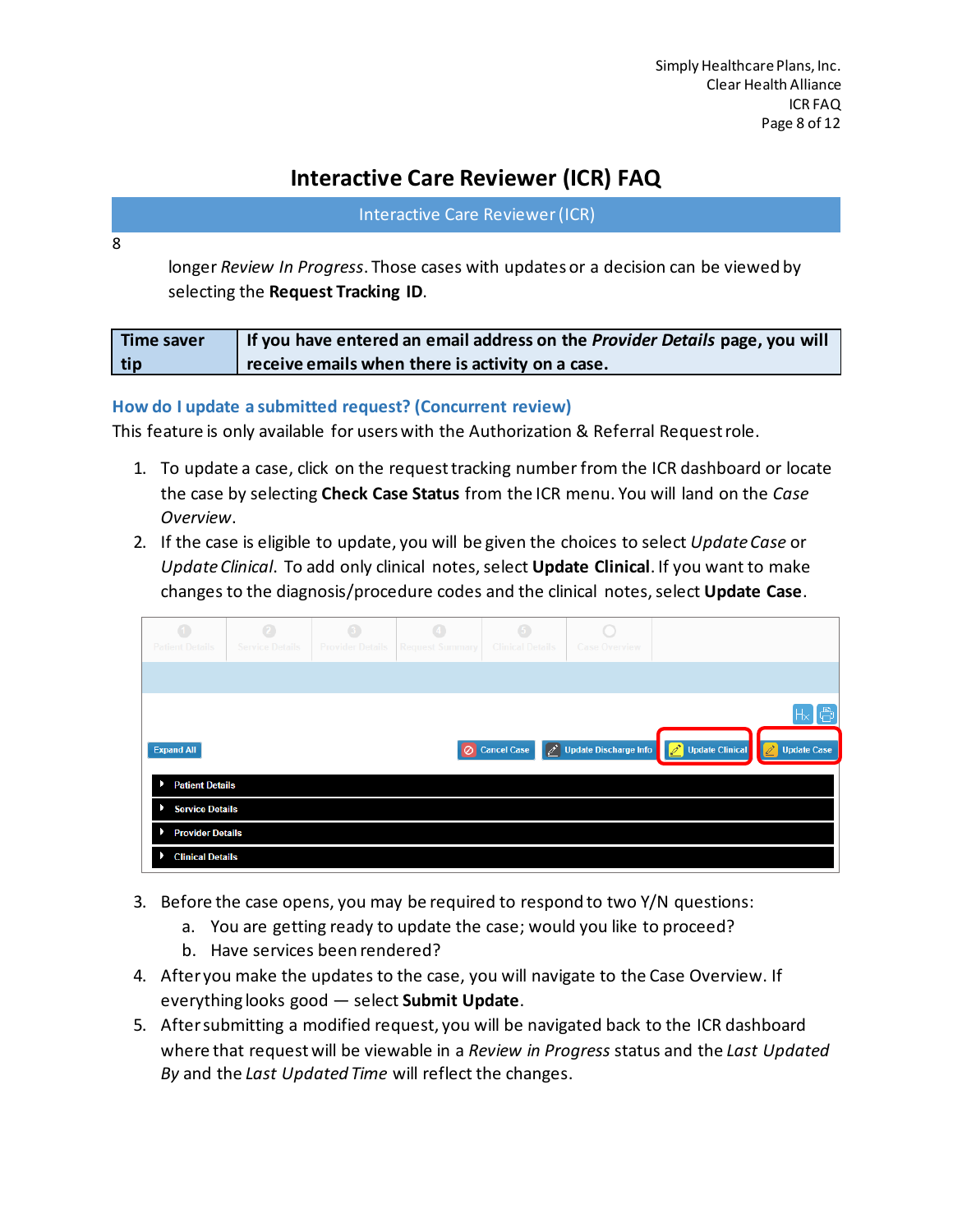Interactive Care Reviewer (ICR)

#### 9

### <span id="page-8-0"></span>**How do I access the chat function for support or authorization questions?**

1. *Chat with Payer* is a digital alternative to making a phone call to get questions answered through a real-time, online discussion.

| <b>Rothumy</b><br><b>O M Families</b><br><b>A</b> Notifications                                                 | @ Holp & Training                                                                                                                                                                                                                    | Cars's Account<br><b>A</b> Logist |
|-----------------------------------------------------------------------------------------------------------------|--------------------------------------------------------------------------------------------------------------------------------------------------------------------------------------------------------------------------------------|-----------------------------------|
| <b>Patterd Registration</b><br>Cherry & Playments<br><b>My Phonesiers</b>                                       | Reporting<br>Payer Spaces =<br>Mo                                                                                                                                                                                                    | Nyanti Isarit. Q                  |
| Welcome                                                                                                         |                                                                                                                                                                                                                                      |                                   |
| Your One-Stop Shop!                                                                                             |                                                                                                                                                                                                                                      |                                   |
| Explore important proprietary information<br>available in the Applications and Resources<br>tabs.               |                                                                                                                                                                                                                                      |                                   |
| Applications<br>News and Announcements                                                                          |                                                                                                                                                                                                                                      | Sort By<br>$A - Z$                |
|                                                                                                                 | THESE LINKS MAY RE-DIRECT TO THIRD PARTY SITES AND ARE PROVIDED FOR YOUR CONVENENCE ONLY. AVAILITY IS NOT RESPONSIBLE FOR THE<br>CONTENT OR SECURITY OF ANY THIRD PARTY SITES AND DOES NOT ENDORSE ANY PRODUCTS OR SERVICES PROVIDED | nmicci                            |
| C Access Your Custom Learning<br>Center<br>Find payer-centric training and<br>resources in the learning center. | Care Central<br>C Chat with Payer<br>ATYPICAL PROVIDERS<br>Start a live chat<br>A convenient dashboard to manage<br>members, auths & claims.                                                                                         |                                   |
|                                                                                                                 |                                                                                                                                                                                                                                      |                                   |

2. To begin a chat, complete all fields on the pre-chat form. Choose **Authorizations** from the *Topic for Chat* drop-down menu. Once all fields are completed, the window to chat with an agent opens.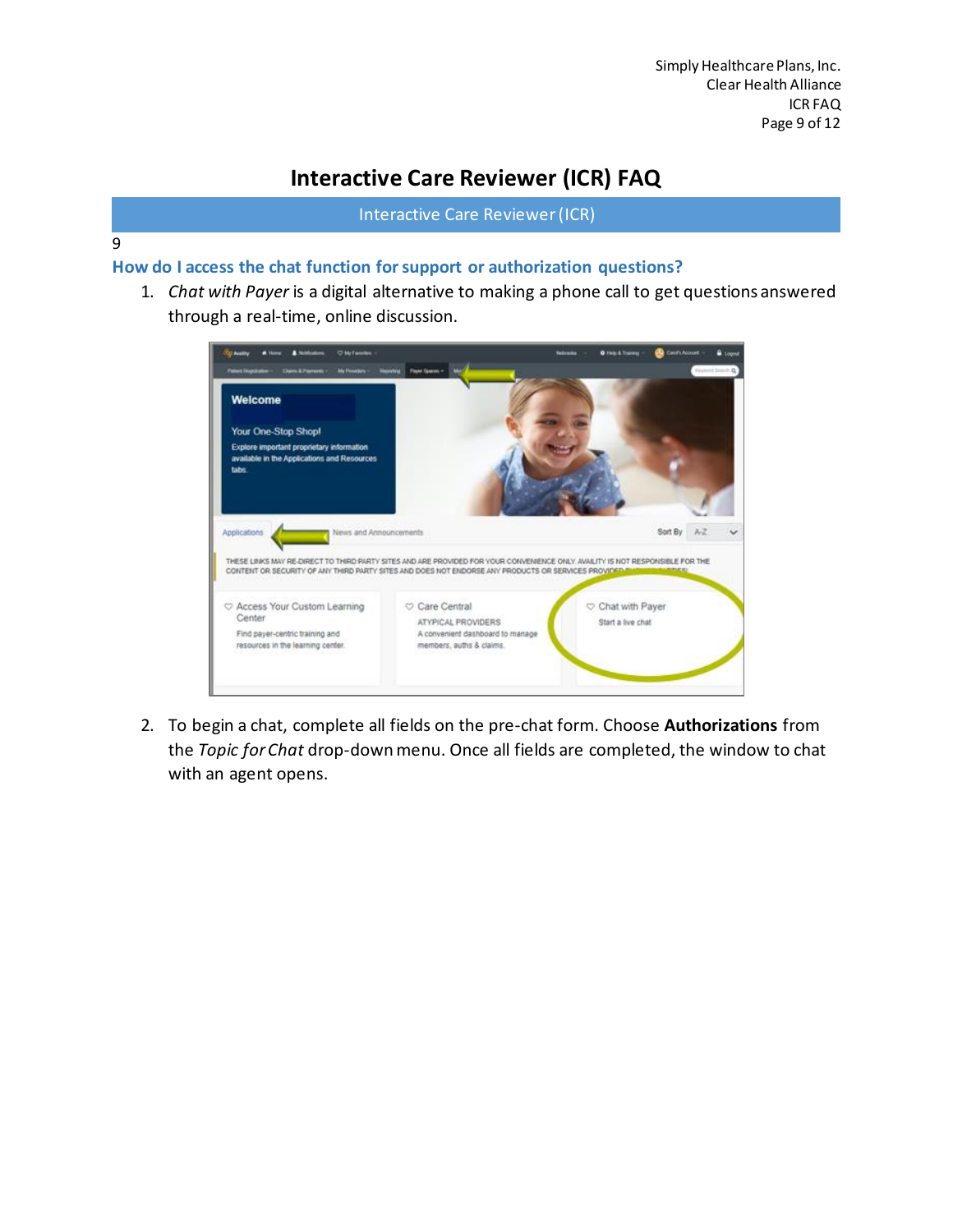| Organization* o              |                          |              |                 |    |
|------------------------------|--------------------------|--------------|-----------------|----|
|                              |                          |              | Tax $ID^*$ $Q$  |    |
| Select an Organization       |                          | $\checkmark$ | Select a Tax ID |    |
| Select a Provider o          |                          |              | $NPI^*$ $\odot$ | Ľ5 |
| Select a Provider            |                          |              |                 |    |
| Topic for Chat*              | Service Date*            |              | Patient ID* o   |    |
| Select a reason for the chat | 07/15/2021<br>$\searrow$ | ₩            |                 |    |
| <b>Patient First Name*</b>   | Patient Last Name*       |              | Date of Birth*  |    |
|                              |                          |              | mm/dd/yyyy      | ₩  |

#### <span id="page-9-0"></span>**ICR enhancements for BH information:**

- 1. Fill out the seven questions.
- 2. Select the parent checkbox on the left of the screen before filling out the remaining questions. Please see screenshot with parent checkbox circled.

| <b>BH Initial Review</b>                                               |
|------------------------------------------------------------------------|
| Risk of Harm To Self Risk Rating(Check all that apply)<br>$\checkmark$ |
| Not present                                                            |
| Ideation                                                               |
| Plan<br>m.                                                             |
| Means                                                                  |
| <b>Prior Attempt</b>                                                   |
| Risk of Harm To Others Risk Rating(Check all that apply)               |
| Not present                                                            |
| Ideation                                                               |
|                                                                        |

- 3. Agree to the *Disclaimer* by checking box next to *Disclaimer* and select **Next**.
- 4. After hitting **Next**, a box titled *Data Tool Questions* may pop up. These will only be visible in the event the enhancement was unable to be approved based on the information submitted.
- 5. Once the information has been entered and **Submit** is selected, ICR will return the user to the dashboard.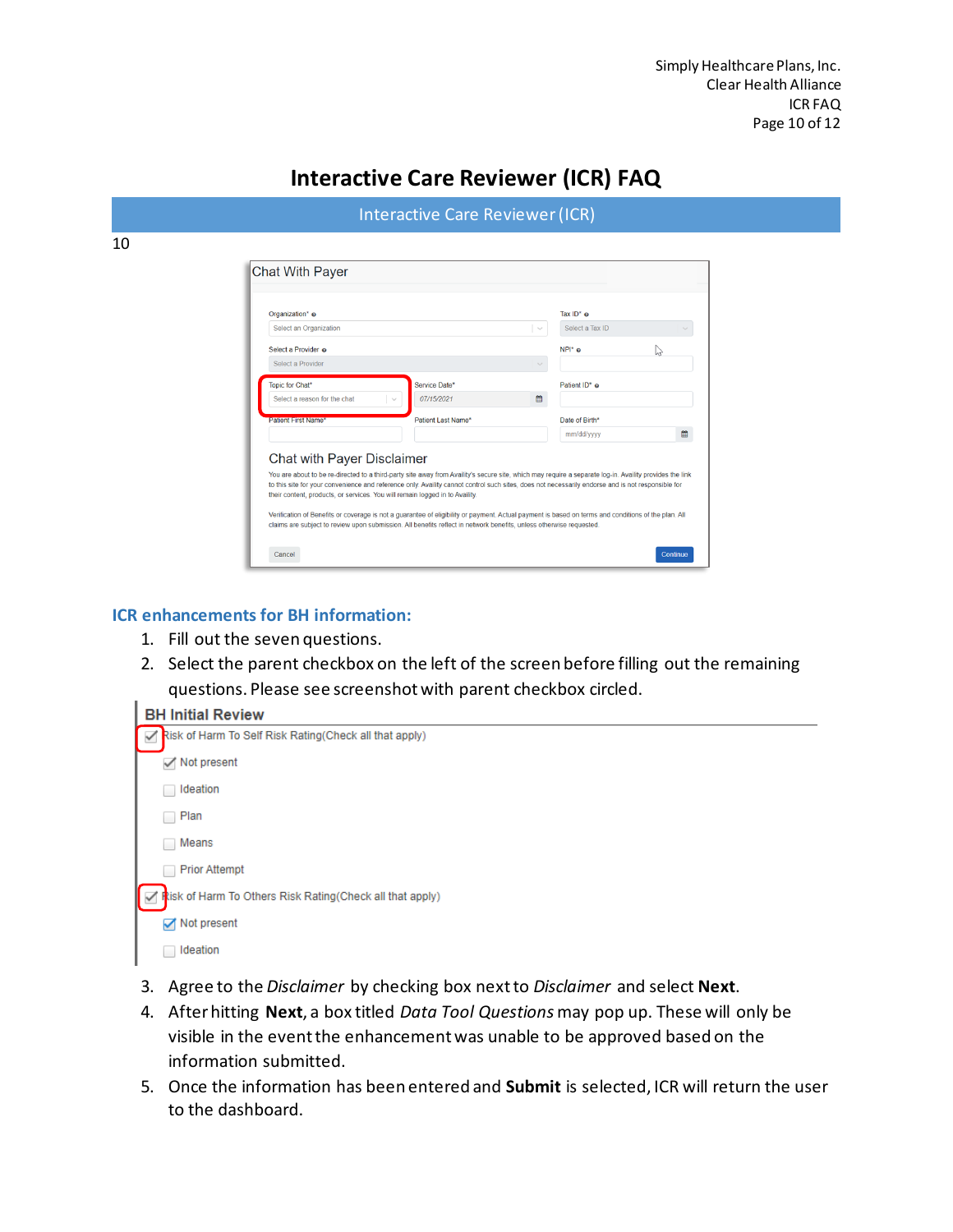Interactive Care Reviewer (ICR)

### 11

### <span id="page-10-0"></span>**Helpful tips:**

- If you receive the "System Temporarily Unavailable" message on a consistent basis, your organization's firewall may be blocking the site. Please contact your IT department and ask them to review internet filters and add the provider website as a trusted site to bypass the proxy.
- Clear your cache if there seem to be missing fields or if you continue to have errors.
- **Please note: The admit date cannot be changed once the case has been decided. All services requested on this entry must be within the dates provided.** You can submit your requests from any computer with internet access. **We recommend you use Chrome, Firefox, or Edge for optimal viewing.**

### <span id="page-10-1"></span>**Training**

Follow these instructions to access ICR on-demand training through the Availity Custom Learning Center:

- 1. From Availity's homepage, select **Payer Spaces**.
- 2. Your health plan's name tile > Applications > Custom Learning Center tile.
- 3. From the *Courses* screen, use the filter catalog and select *Interactive Care Reviewer — Online Authorizations*from the menu. Then, select **Apply**.
- 4. You will find two pages of online courses consisting of on-demand videos and reference documents illustrating navigation and features of ICR. Enroll for the course(s) you want to take immediately or save for later.

### <span id="page-10-2"></span>**How do I submit and get support for an issue with ICR/Availity?**

1. Go to the Availity Provider Portal and select **Help & Training** from the drop down option on the top right of the screen. Select **Availity Support** to submit a support ticket. Shown below.